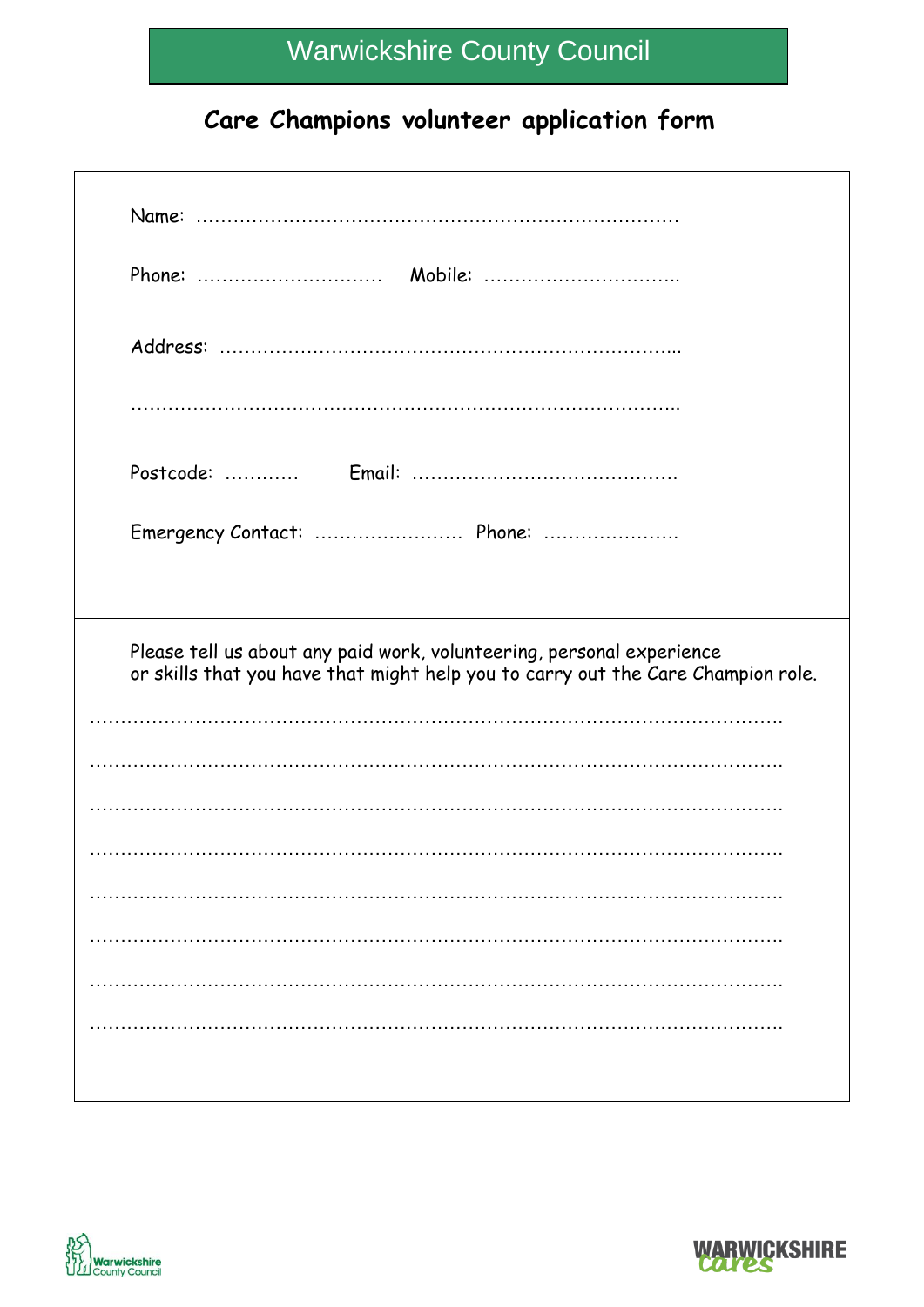#### **Availability**

| Travel requirements                                                                   |  |  |
|---------------------------------------------------------------------------------------|--|--|
| Please tick the relevant box(es) to tell us how you will be able to travel to visits. |  |  |
| I have my own car and can drive myself                                                |  |  |
| I am able to use public transport (where available)                                   |  |  |
| I will need transport to be provided                                                  |  |  |
| Please tell us anything else we need to know about your travel requirements:          |  |  |
|                                                                                       |  |  |
|                                                                                       |  |  |
|                                                                                       |  |  |
|                                                                                       |  |  |
|                                                                                       |  |  |
|                                                                                       |  |  |
|                                                                                       |  |  |
|                                                                                       |  |  |



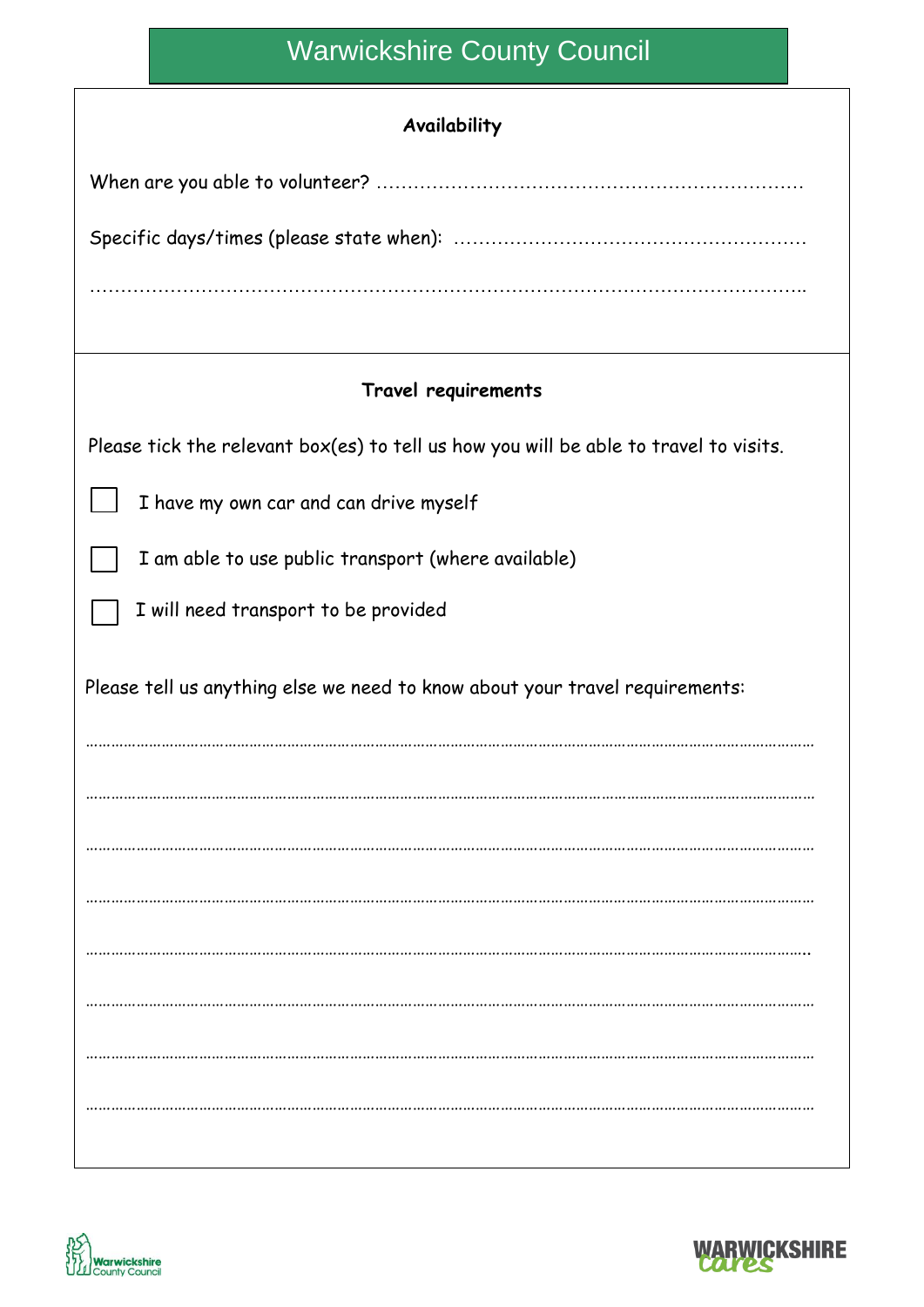#### **Communication**

| What way(s) would you prefer us to use to keep in touch with you? Please tick any of<br>the options below that apply to you: |
|------------------------------------------------------------------------------------------------------------------------------|
| Phone                                                                                                                        |
| Text                                                                                                                         |
| Letter (please say if you prefer a particular font, text size or background colour)                                          |
| Email (please say if you prefer a particular font, text size or background colour)                                           |
| Please tell us here about any communication support you would need in order to do a<br>Care Champion visit:                  |
|                                                                                                                              |
|                                                                                                                              |
|                                                                                                                              |
|                                                                                                                              |
|                                                                                                                              |



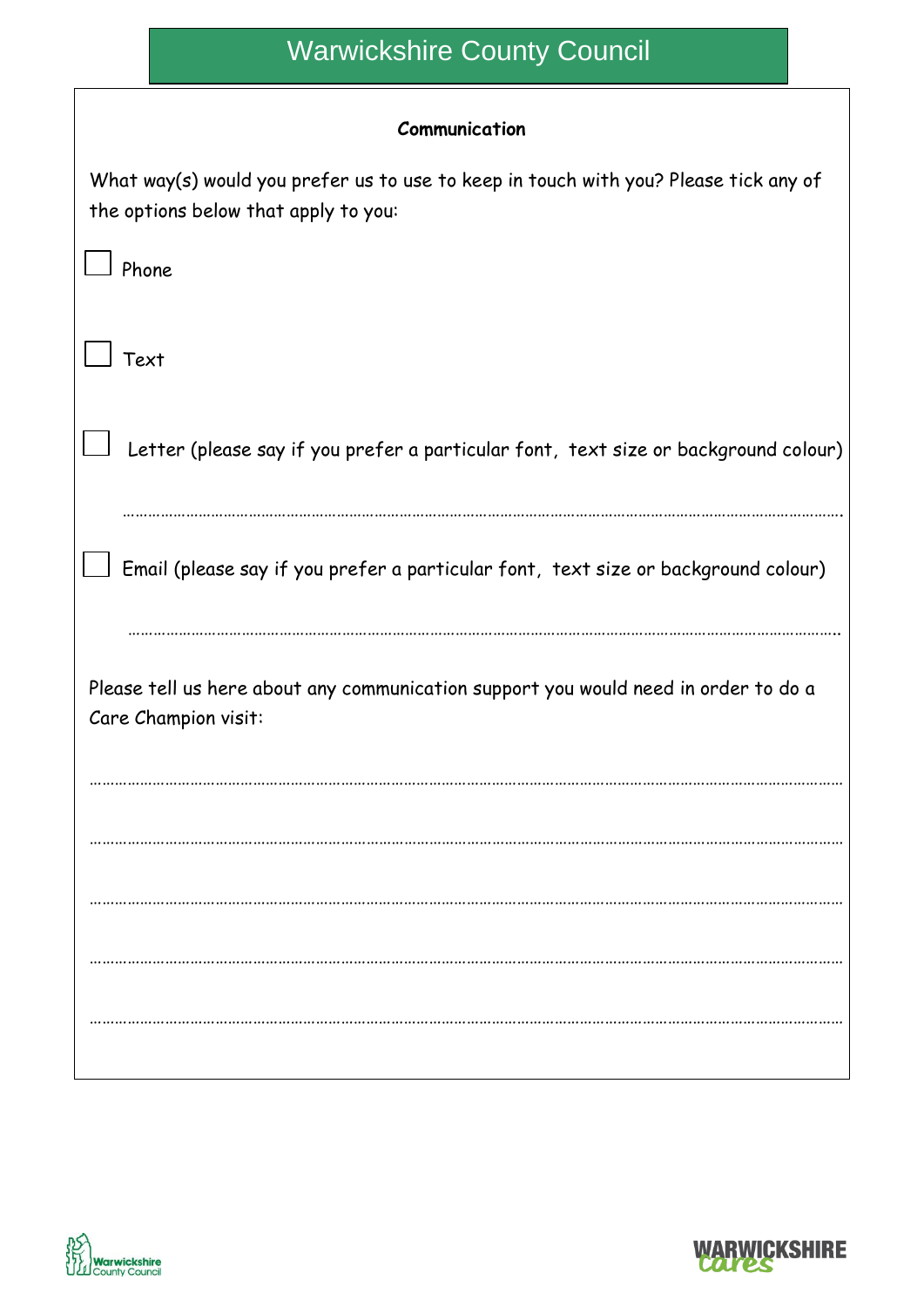#### Other support

| Is there any other support we need to put in place to enable you to volunteer<br>with us? |
|-------------------------------------------------------------------------------------------|
|                                                                                           |
|                                                                                           |
|                                                                                           |
|                                                                                           |
|                                                                                           |
|                                                                                           |
|                                                                                           |



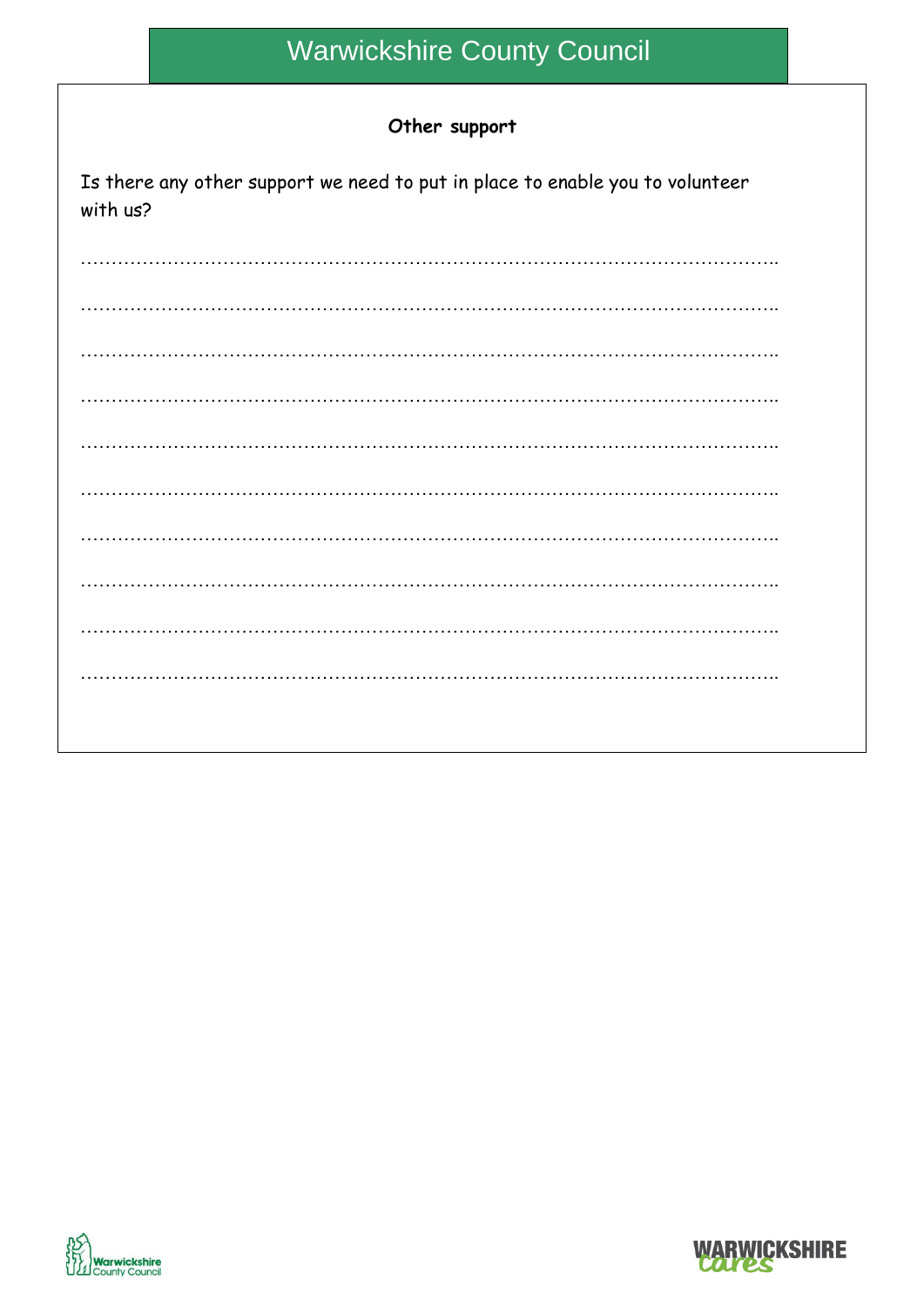#### **References**

Please supply details of two people who know you well enough to comment about your suitability for this role. These people should not be family members, and at least one of them should have known you for more than a year.

If you are not sure about who to put, we are happy to discuss this with you.

| Referee 1                                                |  |
|----------------------------------------------------------|--|
|                                                          |  |
|                                                          |  |
|                                                          |  |
|                                                          |  |
|                                                          |  |
|                                                          |  |
| Referee 2                                                |  |
|                                                          |  |
|                                                          |  |
|                                                          |  |
|                                                          |  |
|                                                          |  |
|                                                          |  |
| I agree to WCC contacting my referees.                   |  |
| Do you have any unspent criminal convictions to declare? |  |
|                                                          |  |
| No                                                       |  |